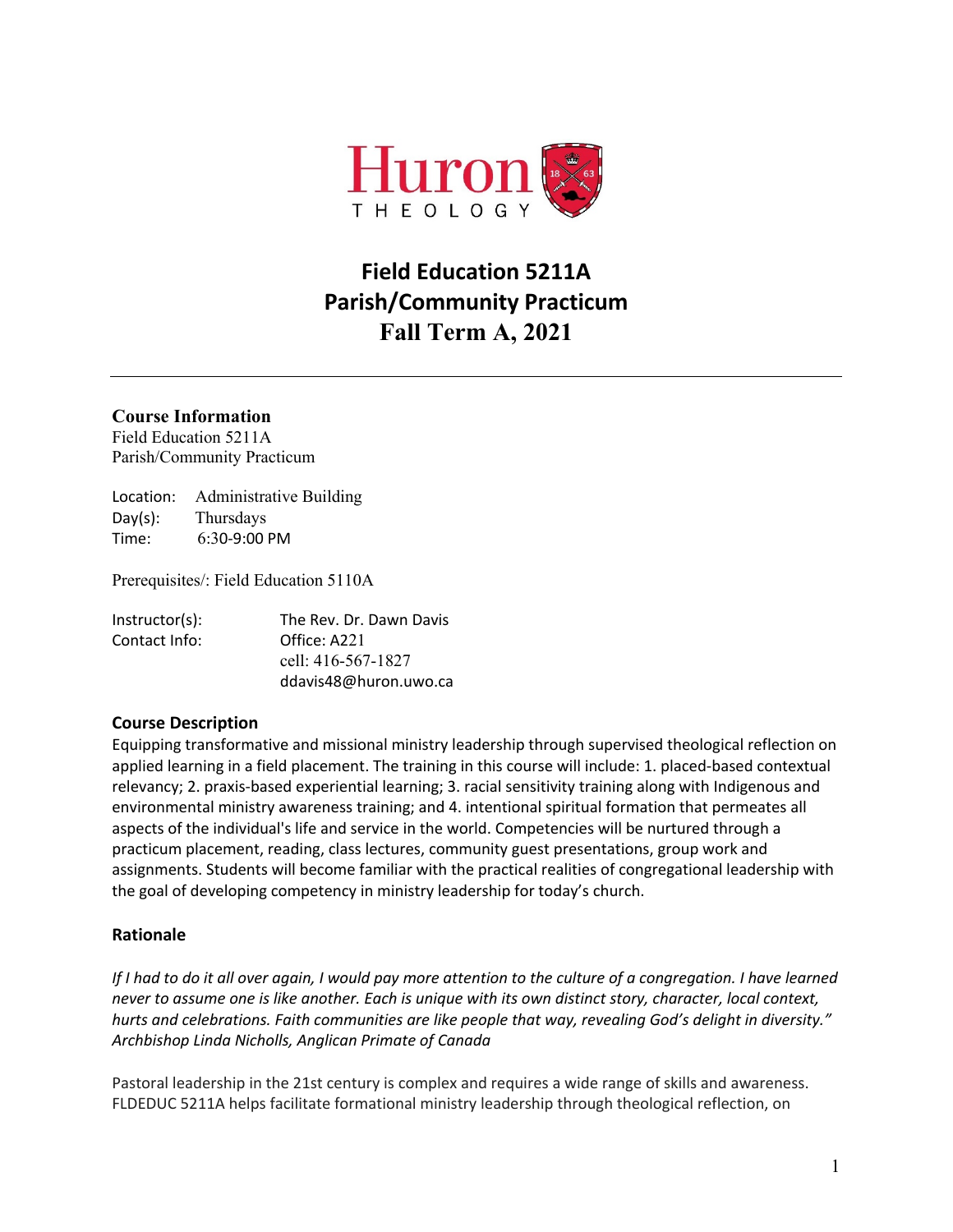applied learning, in a field placement. It includes: 1. placed-based contextual relevancy; 2. praxis-based experiential learning; 3. racial sensitivity training along with Indigenous and environmental ministry awareness training; and 4. intentional spiritual formation that permeates all aspects of the individual's life and service in the world.

# **Course Learning Outcomes**

Most of the topics, themes and theories reflected upon in this course are taught in other courses. The focus of this course is to apply the theory in the field placement and reflect on the experience, which in turn may modify the theory to respond to the context. The result of this process of class participation and experience in the field placement along with reflection on academic training means students will be:

- 1. Proficient in the key skills and ability to apply competencies for transformative leadership in the practice of ministry by:
	- a. Theologically reflecting on theories of ministry and integrating learnings from scriptural, historical, theological, pastoral care, congregational development and liturgical courses and applying relevant learnings to the context of ministry.
	- b. Summarizing and applying the common aspects of parish administration, management, change management, initiative, innovation, collaborative ministries and conflict mediation and resolution.
	- c. Acquiring understanding of self as a ministry leader.
	- d. Acquire skills for leading and facilitating large and small groups.
- 2. Able to analyze a diverse social and intercultural context of ministry and adapt behaviour and formulate strategies to acknowledge cultural differences and recognize commonality, by:
	- a. Analyzing demographic, political, social information to determine particular contextual reality and finding suitable responses to the context.
	- b. Developing an awareness of the personal impact on the context.
	- c. Creating a plan for ministry with cultural and racial sensitivity, specifically Indigenous cultures.
	- d. Identifying dynamics and conditions that cause injustice and devise appropriate community responses.
- 3. Able to integrate personal formation that combines academic preparation with intellectual, spiritual, ethical, and emotional maturity, by
	- a. Integrating pastoral identity in relation to a sense of God's call.
	- b. Regularly engaging in spiritual practices through a Rule of Life.
	- c. Developing competency in a number of spiritual practices to be able to discern which ones are situationally appropriate and be able to incorporate them into your personal devotional life and/or teach them to others.
	- d. Integrating and applying professional boundary training principles in behaviour practices in ministry.
	- e. Developing skills and strategies for integrating personal faith and the public demands of ministry.
- 4. Able to identify learning needs, prepare a Learning Covenant and communicate its goals with a supervisor and learning support group.

### **Course Content**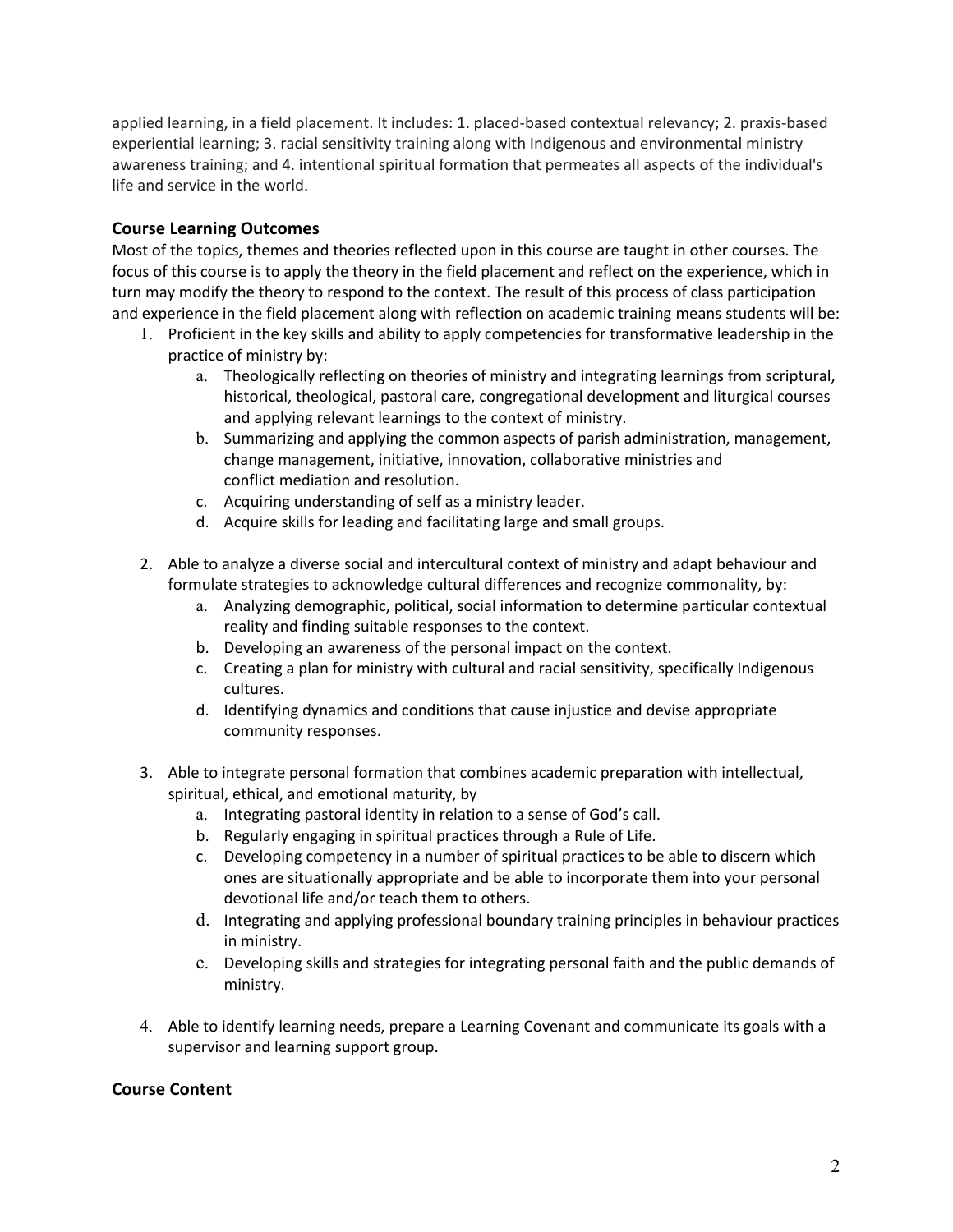Students will participate in a 10- to 12-hour practicum placement under the supervision of a ministry practitioner and with the support of a Learning Support Group within a congregational setting (for those seeking ordination to parish ministry) or community social service site (for those preparing for other vocational ministries). The placement is made through the office of the Director of Field Education prior to the beginning of term. Class time will consist of discussion of assigned readings and lectures, both from this course and other related courses, and student presentations. The classes will aim to cover a variety of relevant ministry topics supplementing the experiences in the field.

### **Textbooks and Course Materials**

Sisk, Ronald D. *The Competent Pastor: Skills and Self-Knowledge for Serving Well*. Herndon, Va: Alban Institute, 2005.

Floding, Matthew, ed. *Engage: A Theological Field Education Toolkit*. Lanham: Rowman & Littlefield, 2017.

Note: Additional documents, videos etc. will be posted online for students to read and review.

### **Methods of Evaluation**

### **1. Class Participation 20%**

Active attendance and class participation is required. The ability to give constructive, critical, and encouraging feedback to fellow students will be highly valued. Attendance 10%; Class participation (preparation for gathering, contributing to conversation, respectful dialogue with others) 10%. Attendance at and participation in classes (contacting the instructor in the event of an absence is expected), and completing assignments on time in grammatically accurate and comprehensible writing is expected. Assignments may be returned for re-write if these requirements are not fulfilled.

### **2. Pastoral Care Visit Report and Session 25%**

Students are expected to complete a minimum of two intentional pastoral visits in any manner congruent with public health guidelines. These visits should reflect a variety of people, places and situations and form part of the substance of weekly supervisory discussions with your supervisor. Students will write a Pastoral Care Visit Report (15%), using the structure provided below (What?, So What? Now What?) provided. Students will also lead a group reflection session (10%) using their identified pastoral visit case. Students will post their Pastoral Care Visit Report on the OWL class forum, one week before the scheduled session. Following the session, students can modify the report based on the reflections raised in the class discussion before submitting it for marking. The Pastoral Care Visit Report will be four-five pages, double-spaced, 12-pt font, typewritten. Due two weeks after the scheduled session.

The report will address these questions:

What? (one page) Describe the context, background information, details of the situation, memorable moments, topics covered and the feelings raised. A verbatim might be needed if there was a significantly exchange.

So What? (two pages) Describe the biblical story or image that comes to mind as a result of the encounter. Provide a relevant theological concept such as renewal, salvation, grace, incarnation, liberation, death/resurrection, hope. Note your intellectual and emotional reaction and responses to the content of the encounter and the theological concepts that were raised.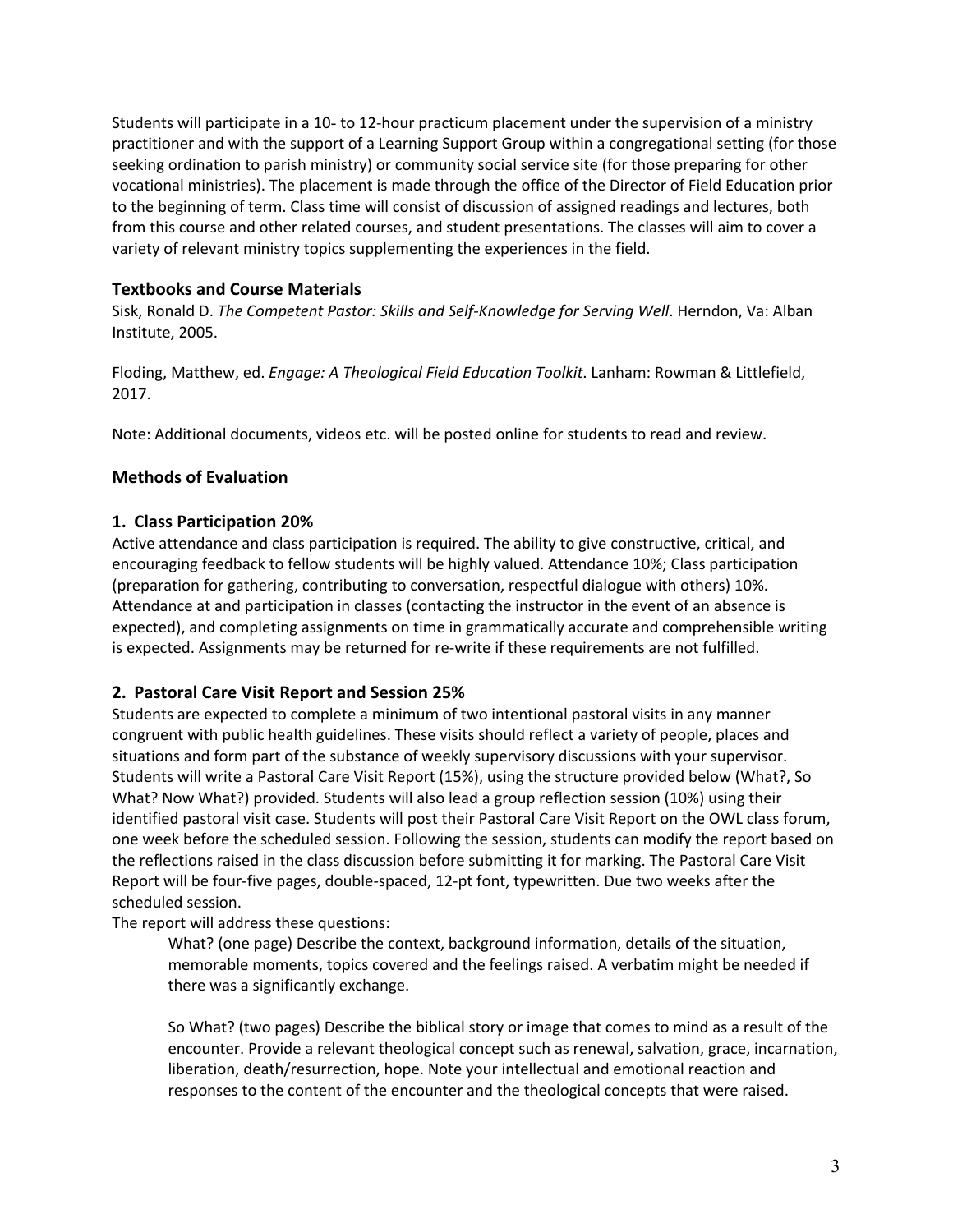Now What? (one page) How does the theological issues raised affect your understanding of the practice of ministry? What insights, significance and challenges have you learned about yourself as a leader in ministry? What would you do differently as you go forward in ministry?

## **3. Theological Reflection Report and Session 25%**

Students will write a Theological Reflection Report (15%), using the Theological Reflection Template provided, and lead a theological reflection session (10%) using their identified case. The student will analyze a significant event (not connected to the pastoral care case above) from a situation they are personally involved in, in the field placement. A case can arise from a church meeting, conversation, study group, worship experience or supervisory relationship. The Theological Reflection Report should include personal perspective, the feelings that emerged, the theological engagement, the scriptural and spiritual themes and responses, the next steps of God's call to ongoing growth and an action plan for the future. Students will post their Theological Reflection Report on the OWL class forum, one week before the scheduled session. Following the session, students can modify the report based on the reflections raised in the class discussion before submitting it for marking. The Theological Reflection Report will be four-five pages, double-spaced, 12-pt font, typewritten. Due two weeks after the scheduled session.

# **4. Spiritual Formation Practicum 10%**

Students are expected to lead two practicum exercises with the learning support group during their regularly scheduled LSG monthly sessions. In one session the student will teach the group how to open a meeting with prayer. In another session the student will lead a 15-minute scripture meditation. Students will provide a verbal reflection of the experience using Voice Thread that includes the LSG feedback, reflection on the experience, insights into the spiritual development process, and reflections on their ability to form spiritual leaders. Prayer session reflection due: October 22, 2021. Scripture meditation reflection due: Nov. 29, 2021.

# **5. Spiritual Direction 5%**

Students are expected to participate in a spiritual direction session with a registered spiritual director. (A list of possible spiritual directors can be provided.) Students should provide a two-page, double-spaced, 12 pt font, typewritten reflection on the experience of participating in a guided conversation, what they have discovered in terms of their relationship with God and self-understanding, and how they endeavour to live out that relationship in their everyday lives. Due: Dec. 4, 2020.

### **6. Learning Support Group Learning Goals and Evaluation 15%**

Students are expected to create a Learning Covenant as per the Learning Covenant document (10%). The Learning Covenant is due: Sept. 30.

Students are expected to have participated in a field evaluation process, have completed their selfevaluation form and provided a completed field evaluation signed by the supervisor, learning support group and student (5%). Due: December 9, 2021. (This requires three copies signed by participants.)

NOTE: A pass for the course will be based on a positive recommendation from your field supervisor and learning support group.

> **Appendix to Course Outlines: Faculty of Theology Academic Policies & Regulations 2021–2022**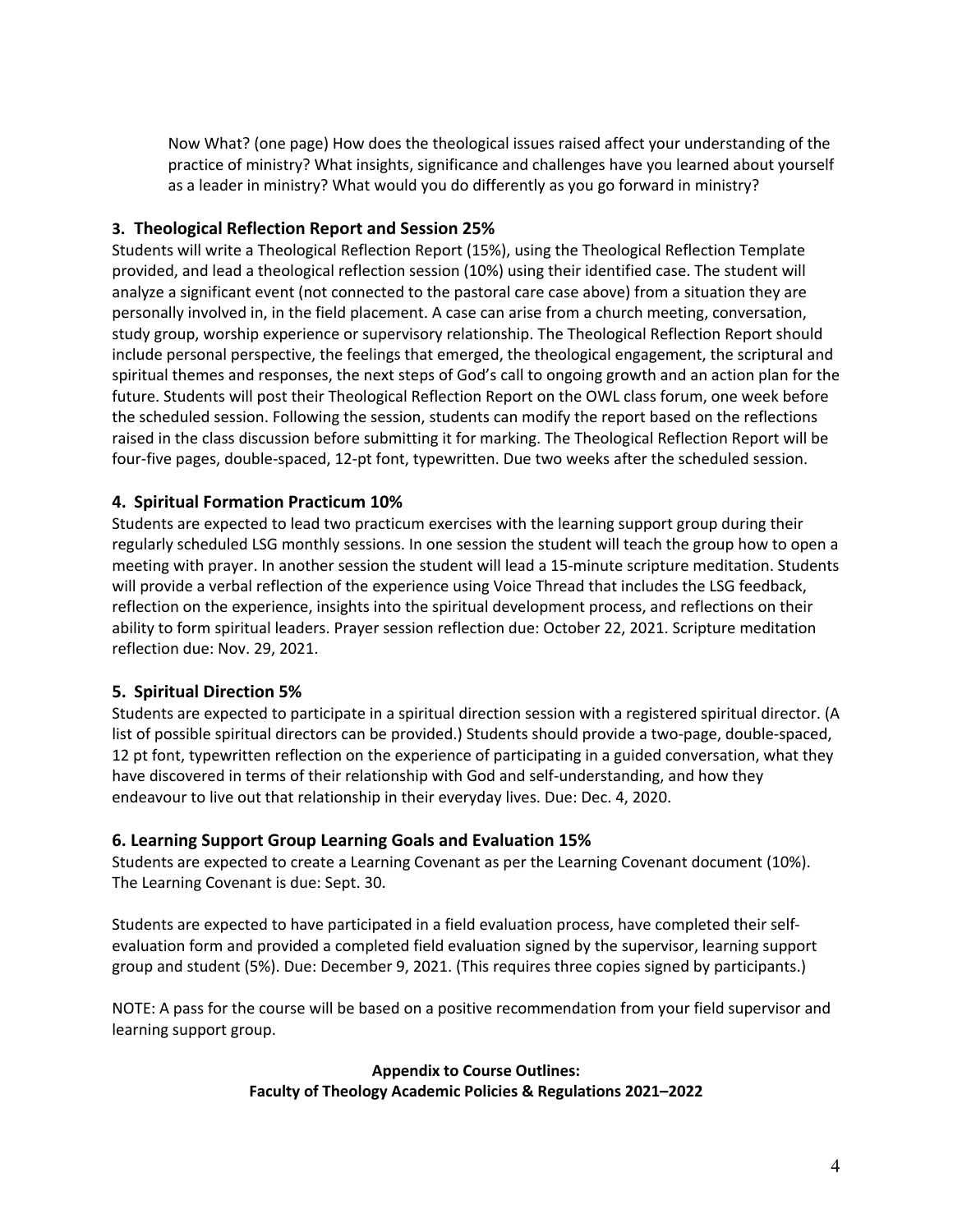#### **Prerequisite and Antirequisite Information**

Students are responsible for ensuring that they have successfully completed all course prerequisites and that they have not completed any course antirequisites. Unless you have either the requisites for this course or written special permission from your Dean and the Instructor to enroll in it, you may be removed from this course and it will be deleted from your record. This decision may not be appealed. You will receive no adjustment to your fees in the event that you are dropped from a course for failing to have the necessary prerequisites.

#### **Student Code of Conduct**

Membership in the community of Huron University College and Western University implies acceptance by every student of the principle of respect for the rights, responsibilities, dignity and well-being of others and a readiness to support an environment conducive to the intellectual and personal growth of all who study, work, and live within it. Upon registration, students assume the responsibilities that such registration entails. While in the physical or online classroom, students are expected to behave in a manner that supports the learning environment of others. Please review the Student Code of Conduct at:

https://huronatwestern.ca/sites/default/files/Res%20Life/Student%20Code%20of%20Conduct%20- %20Revised%20September%202019.pdf.

#### **Attendance Regulations for Examinations**

A student is entitled to be examined in courses in which registration is maintained, subject to the following limitations:

- 1) A student may be debarred from writing the final examination for failure to maintain satisfactory academic standing throughout the year.
- 2) Any student who, in the opinion of the instructor, is absent too frequently from class or laboratory periods in any course will be reported to the Dean of the Faculty offering the course (after due warning has been given). On the recommendation of the Department concerned, and with the permission of the Dean of that Faculty, the student will be debarred from taking the regular examination in the course. The Dean of the Faculty offering the course will communicate that decision to the Dean of the Faculty of registration.

Review the policy on Attendance Regulations for Examinations here: https://www.uwo.ca/univsec/pdf/academic\_policies/exam/attendance.pdf.

#### **Statement on Academic Offences**

Scholastic offences are taken seriously and students are directed to read the appropriate policy, specifically, the definition of what constitutes a Scholastic Offence, at the following website: https://www.uwo.ca/univsec/pdf/academic\_policies/appeals/scholastic\_discipline\_undergrad.pdf. The appeals process is also outlined in this policy as well as more generally at the following website: https://www.uwo.ca/univsec/pdf/academic\_policies/appeals/appealsundergrad.pdf.

#### **Turnitin.com**

All required papers may be subject to submission for textual similarity review to the commercial plagiarism detection software under license to the University for the detection of plagiarism. All papers submitted for such checking will be included as source documents in the reference database for the purpose of detecting plagiarism of papers subsequently submitted to the system. Use of the service is subject to the licensing agreement, currently between The University of Western Ontario and Turnitin.com (http://www.turnitin.com).

#### **Statement on Use of Electronic Devices**

It is not appropriate to use electronic devices (such as, but not limited to, laptops, cell phones) in the classroom for non-classroom activities. Such activity is disruptive and distracting to other students and to the instructor, and can inhibit learning. Students are expected to respect the classroom environment and to refrain from inappropriate use of technology and other electronic devices in class.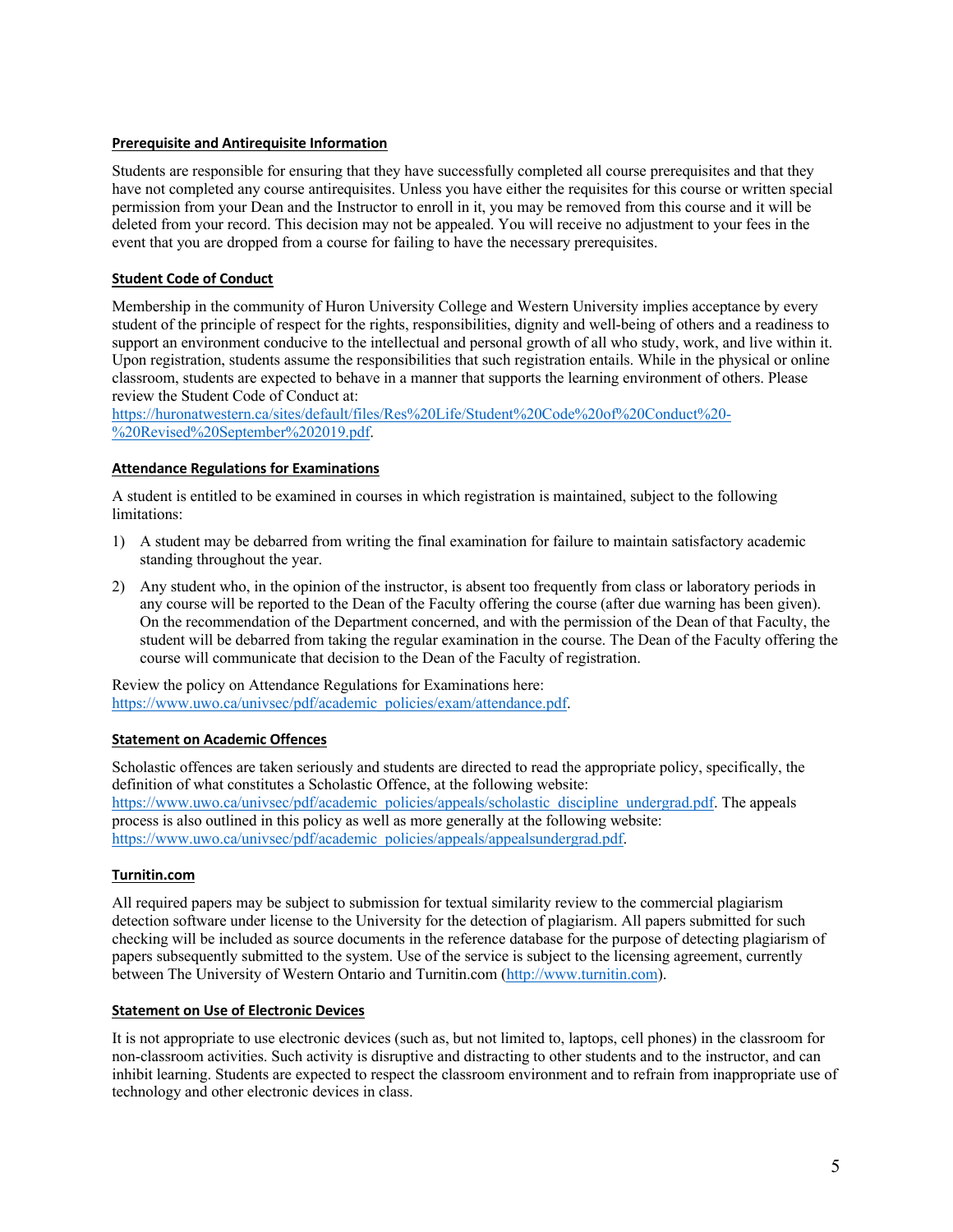### **Statement on the Recording of Class Activities**

Students may not record or distribute any class activity, including conversations during office hours, without written permission from the instructor, except as necessary as part of approved accommodations for students with disabilities. Any approved recordings may only be used for the student's own private use.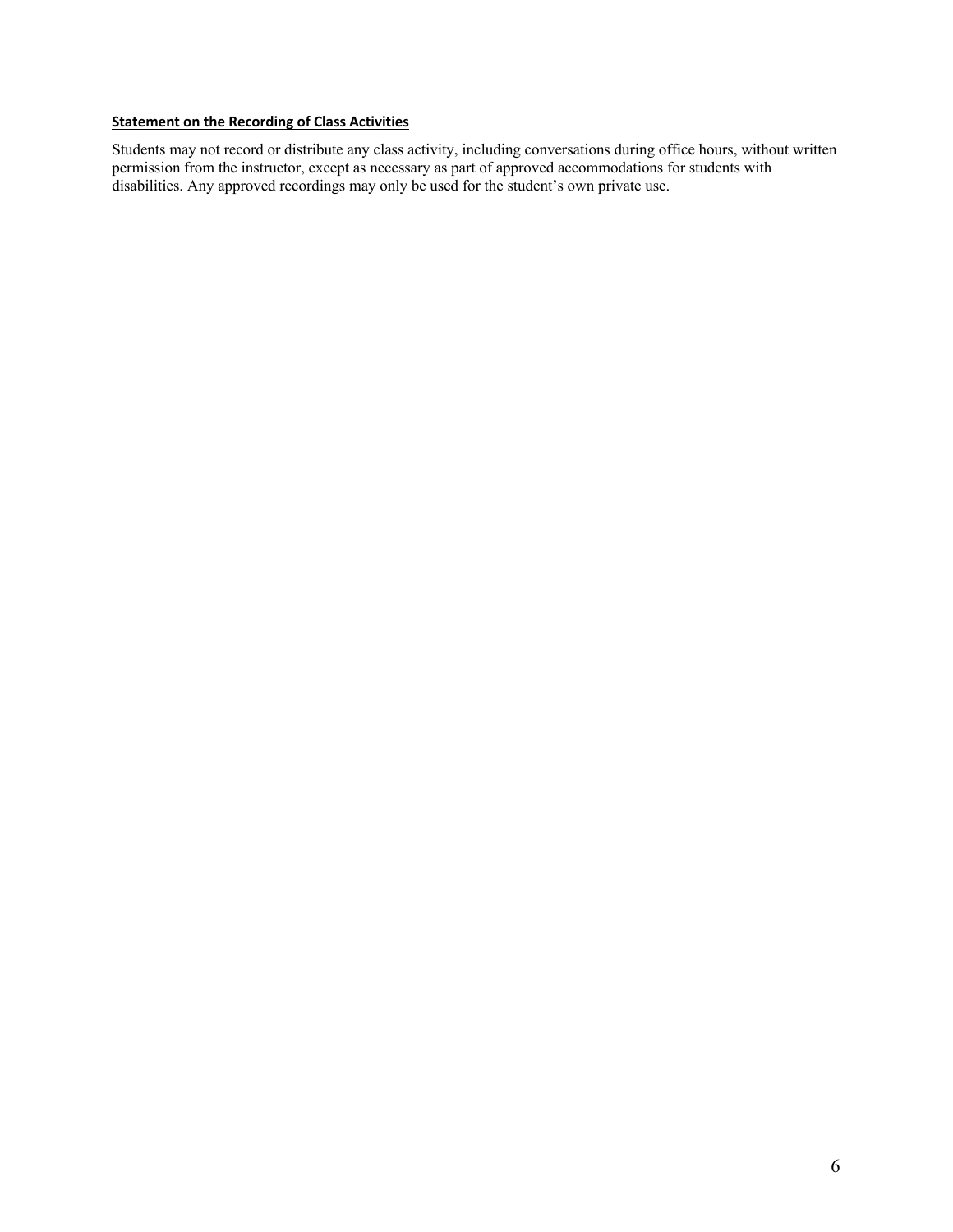#### **Statement on Use of Personal Response Systems ("Clickers")**

Personal Response Systems ("clickers") may be used in some classes. If clickers are to be used in a class, it is the responsibility of the student to ensure that the device is activated and functional. Students must see their instructor if they have any concerns about whether the clicker is malfunctioning. Students must use only their own clicker. If clicker records are used to compute a portion of the course grade:

- the use of somebody else's clicker in class constitutes a scholastic offence
- the possession of a clicker belonging to another student will be interpreted as an attempt to commit a scholastic offence.

#### **Academic Consideration for Missed Work: Medical or Non-Medical Absences & Accommodation**

MDiv and MTS students who are seeking academic consideration for missed work during the semester must consult with the Dean's Office. MDiv and MTS students are excluded from using the Self Reported Absence option as that is restricted to bachelor-level students. Students may request academic consideration on medical grounds by contacting the Dean of Theology office at srice@huron.uwo.ca. To protect student privacy, details of the medical accommodation need only be disclosed to the Dean, who will communicate to the instructor(s) the necessary accommodation. Instructors may not request medical or other documentation from students. The Dean may require medical or other documentation, and the student may be required to complete the Student Medical Certificate, available online at

https://www.uwo.ca/univsec/pdf/academic\_policies/appeals/medicalform.pdf. Following a determination of accommodation, the Dean will contact the instructor(s) and the student who will then arrange a new deadline for missed work.

Students seeking academic consideration for a non-medical absence (e.g. varsity sports, religious, compassionate, or bereavement) may be required to provide appropriate documentation to the Dean's Office. All consideration requests must be directed to the Dean's Office with notice also given to the instructor.

All students pursuing academic consideration, regardless of type, must contact their instructors no less than 24 hours following the end of the period of absence to clarify how they will be expected to fulfill the academic responsibilities missed during their absence. Students are reminded that they should consider carefully the implications of postponing tests or midterm exams or delaying submission of work, and are encouraged to make appropriate decisions based on their specific circumstances.

Students who have conditions for which academic accommodation is appropriate, such as disabilities or ongoing or chronic health conditions, should work with Accessible Education Services to determine appropriate forms of accommodation. Further details concerning policies and procedures may be found at: http://academicsupport.uwo.ca/.

Please review the full policy on Academic Consideration for medical and non-medical absence at: https://www.uwo.ca/univsec/pdf/academic\_policies/appeals/accommodation\_illness.pdf. Consult the Dean's Office for any further questions or information.

#### **Support Services**

For advice on course selections, degree requirements, and for assistance with requests for medical accommodation (see above), students should contact Sandra Rice in the Dean's Office at  $s$ rice $@$ huron.uwo.ca.

Your Faculty Advisor is also able to answer questions about your program and to assist with any concerns about academic matters. Contact them for a conversation whenever you need.

If you think that you are too far behind to catch up or that your workload is not manageable, you should consult with the Dean. If you are considering reducing your workload by dropping one or more courses, this must be done by the appropriate deadlines. Please review the list of official Sessional Dates on the Academic Calendar, available here: http://www.westerncalendar.uwo.ca/SessionalDates.cfm.

You should consult with your course instructor and the Dean, who can help you consider alternatives to dropping one or more courses. Note that dropping a course may affect your full-time status and therefore have implications for OSAP and/or Scholarship/Bursary eligibility.